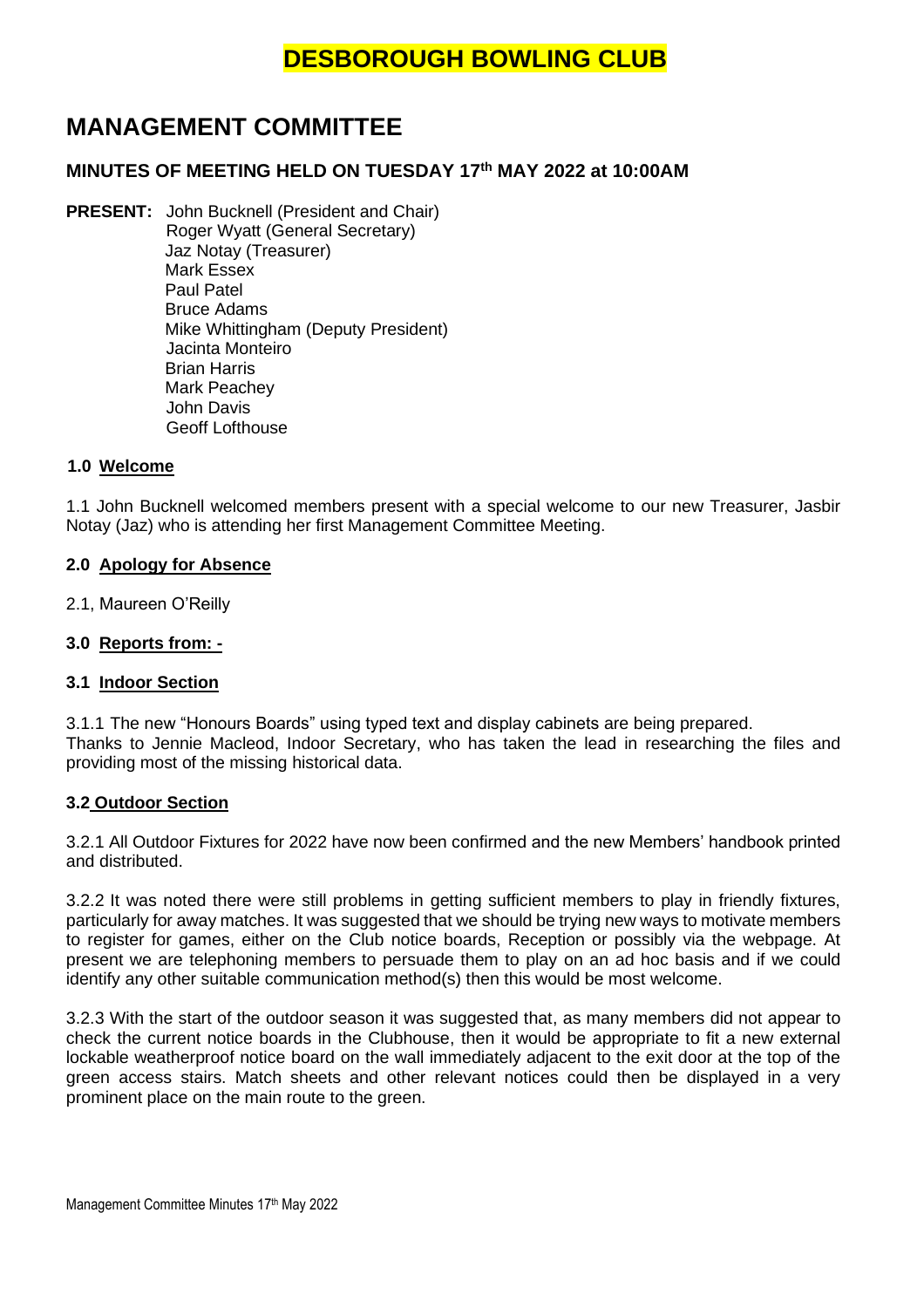3.2.4 As part of the BE sponsored "Bowls Big Weekend", which will run from the  $27<sup>th</sup>$  to  $29<sup>th</sup>$  May, DBC will be holding an "Open Day" on Saturday 28<sup>th</sup> May 2022. The advertising of the event to include, local leaflet drops and display of the DBC banner on our neighbours' fence. The banner is in store and will be amended to show the new date and time. Pietro (Emanuela) has volunteered to design a new flyer/leaflet for distribution in the local area and a poster to be displayed in public spaces e.g., Library.

3.2.5 The use of the maintenance gate giving access from the car park to the outdoor green was again discussed following several emails from Members requesting that the gate is opened during playing hours. As this matter had been thoroughly debated and voted upon at the last Management Meeting, held on the 19<sup>th of</sup> April, it was agreed that, whilst the members concerns had been noted, the meeting did not consider there were sufficient reasons to change its decision and the gate will remain locked and only opened for maintenance purposes and access/egress for any disabled persons.

# **4.0 Minutes of the last Management Meeting held on 19th April 2022**

4.1 The minutes of the last meeting were approved on a proposal from Geoff Lofthouse, seconded by Mike Whittingham and duly signed by the Club President as being a true record of those meetings.

# **5.0 Matters Arising from the last Management Meetings held on 19th April 2022**

*5.6 The proposal for the Club to adopt a new "modern" style of bowls shirt for Desborough, for use of those members selected to play in the National Competitions, has been agreed and approval of the design has now been received from both BE and EIBA.*

*5.7 We have now agreed with 3 sponsors to sponsor the club in exchange for their names being displayed on our new shirts. Their company logos will be added to the shirt design by the chosen supplier Aceit. Delivery of the shirts is anticipated to be 6 weeks from order.*

*5.8 It was agreed that Mark Essex (Men) and Mary Price (women) would confirm the relevant information regarding the number of shirts, sizes etc required so we can proceed with the order as soon as possible. It is anticipated that the initial order will be for circa 50 shirts (£30.00 each TBC by supplier). When received the shirts/shorts will be available for purchase by the playing members with a small number of "loan" items retained in stock.*

5.9 Generally, all other matters arising are included in the current agenda items.

# **6.0 General Secretary's Report**

6.1 Generally, the Club has returned to "normal" operations.

6.2 Club membership has increased over the last month with the membership categories as follows: -

| <b>Full Member</b>     | 112 |
|------------------------|-----|
| <b>Indoor Member</b>   | 400 |
| All Year Indoor Member | 19  |
| Social Member          | 80  |
| Junior                 |     |
| Life Member            | 10  |
| <b>Total</b>           | 621 |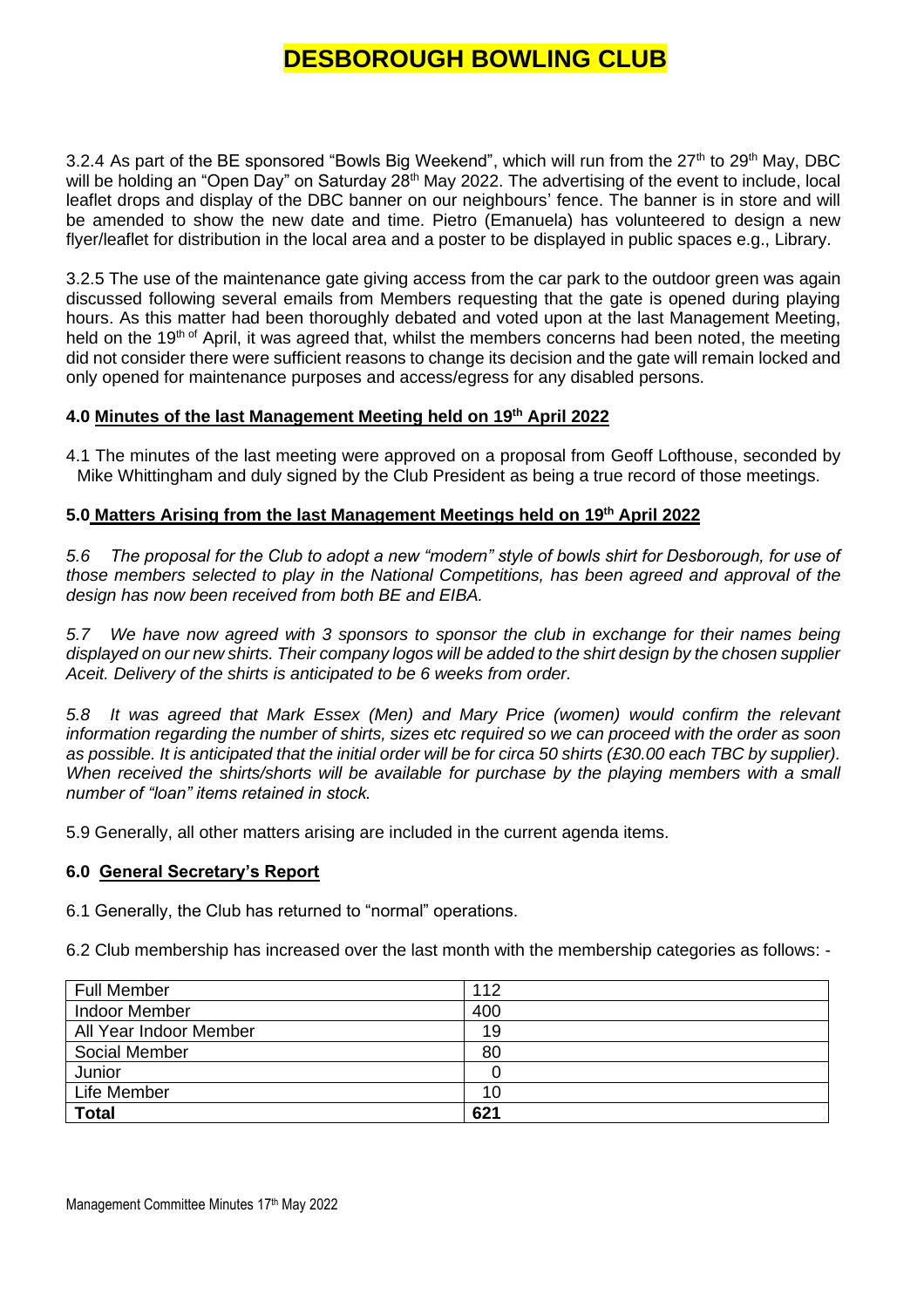6.3 The standard of catering has much improved over recent months. Emanuela's are now planning a series of "Italian Nights" on the balcony and Function areas and possibly Sunday lunches.

6.4 The Indoors Competition Finals Week finished on Friday  $29<sup>th</sup>$  April. The prizegiving was well attended with over 90 people watching several closely fought finals.

6.5 The Outdoor rinks opened on Monday  $25<sup>th</sup>$  April and the opening game of the outdoor season was an all-Desborough affair held on 1<sup>st</sup> May. The round-robin match was excellent practice in graduating from indoor to outdoor bowls!

6.6 The outdoor Friendly matches for the season have been scheduled and the first match against Cippenham was played on Saturday  $7<sup>th</sup>$  May.

6.7 Income from Indoor Green Fees has now been greatly reduced as the Summer, 12-month indoor members are far less in numbers and the organized roll-ups are only attracting 15 to 20 members.

6.8 Commercial Revenue has increased with bookings back to pre-Covid levels.

6.9 The monthly plan/rota of volunteer tasks has continued, making use of those members who had volunteered to help.

6.10 The Bus Shelter immediately in front of the balcony area has been removed allowing an unobstructed view of the green. The move was carried out by our members, led by David Smith, at a total cost of £100.00. Further works are to be carried out to provide a new "back" to the seat at a cost of £200.00.

6.11 The official Queen's Platinum celebrations are to be held  $2^{nd}$  to  $5^{th}$  June and the Club will be arranging their own celebration to mark the occasion – A Jubilee Bowls match and Barbeque on Thursday 2nd June.

6.12 An in-house Easter Tournament was held on Easter Saturday, 16<sup>th</sup> April, and all entry fees, £400.00 are to be donated to the Ukraine Relief Fund.

6.13 The Outdoor Friday Club will start of the 13<sup>th of</sup> May.

6.14 Purchase of the new approved Club kit is estimated at an initial cost of £1,500 to £2,000. Discussions are currently in hand with potential sponsors, who have indicated they may be willing to advertise on the shirts for a price. To date: Shanly Homes, The Mortgage Company (£500.00), A-Plan Insurance (£200.00) and Emanuele's (£1,000.00) have expressed an interest.

6.15 Commercial bookings are progressing with regular bookings for all areas.

6.16 The new software for the proposed information monitor has now been installed and is ready for use. It was agreed that the software would feed a new monitor located on the wall over the coffee machine dispenser, as this is the best location for all to see from the Bar area. Quotations are still pending for the cost of the work.

# **7.0 Treasurer's Report**

7.1 The Treasurer, Jasbir Notay (Jaz), reported on the recent progress made regarding the transfer of the Club's accounting/ bookkeeping from Wilson Partners to Ellora Ltd. The transitional arrangements have now been completed and Wilson Partners will cease to be involved with DBC as from 6<sup>th</sup> June 2022.

Management Committee Minutes 17th May 2022